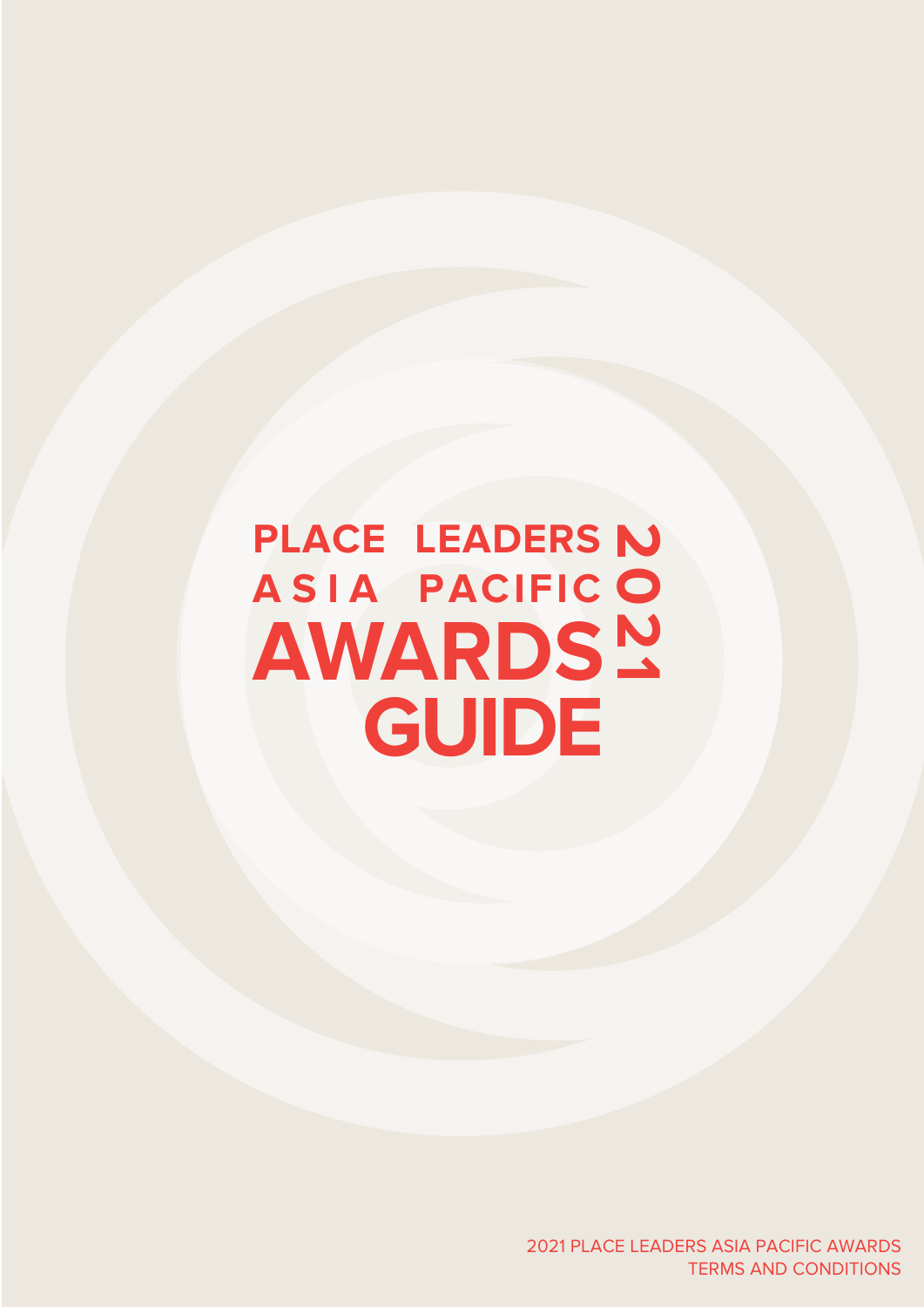## PLACE LEADERS ASIA PACIFIC AWARDS PROGRAM

The 2021 Place Leaders Asia Pacific Awards Program is calling for nominations for each of these awards and will award them if appropriate nominees are received.

There are six Place Leaders Award categories open:

Place Leadership - Recognises significant leadership by an individual or a group who has made a contribution to the advancement of placemaking through raising the national and/ or international profile of placemaking;

Small Scale Place Project - Recognises a specific project or scheme that has demonstrated best practice placemaking under AUD \$200k;

Large Scale Place Project - Recognises a specific project or scheme that has demonstrated best practice placemaking over AUD \$200k;

Place Governance - Recognises a specific model that has advanced excellence in the delivery and/ or management of holistic place outcomes.

Place Process - Recognises a specific approach, strategy or program that has contributed to best practice placemaking.

Digital Placemaking - Recognises a specific project that has demonstrated best practice in digital placemaking.

## AWARDS STRUCTURE

Place Leaders awards are based on a two-tier system.

Centrepiece - this award is allocated as a Jury's choice award and is given to the individual or organisation that has displayed overall excellence in placemaking from all categories in Australasia and the Asia Pacific in any given year. There is only one winner in any given year. An award may be given regardless of the number of eligible entries. If the jury so determines, no Centrepiece award will be given.

Category Award - this award is given to the individual, organisation, project or initiative that has made the most significant advancement in a particular award category in any given year. There is only one winner per category award in any given year. An award may be given regardless of the number of eligible entries. If there are no suitable nominees no Category Award will be given.

For the Category Awards, commendations may be made. More than one commendation may be given. Commendations may be given regardless of the number of eligible entries. Commendations will be given each year.

## **RECOGNITION**

### Award Type: Overall Excellence

#### Award Name: Centrepiece

#### Recognition:

Recognition as Centrepiece Award winner;

- Trophy & certificate;
- Promotion by Place Leaders in 2021 through a range of mediums;
- Ability to utilise the Place Leaders brand to promote the award-winning initiative or organisation throughout 2021

### Award Type: Category Award

### Award Name:

- Place Leadership
- Small Scale Place Project
- Large Scale Place Project
- Place Governance
- Place Process
- Digital Placemaking

#### Recognition:

Recognition as Category Award winner;

- Trophy & certificate;
- Promotion by Place Leaders in 2021 through a range of mediums;
- Ability to utilise the Place Leaders brand to promote the award-winning initiative or organisation throughout 2021.

#### Award Type: Commendation

#### Recognition:

- Certificate;
- Promotion by Place Leaders in 2021 through a range of mediums;
- Ability to utilise the Place Leaders brand to promote the award-winning initiative or organisation throughout 2021.

## PLACE LEADERS ASIA PACIFIC AWARDS TIME FRAME

| Date           | Detail                         |
|----------------|--------------------------------|
| April 9th 2021 | Award Nominations Open         |
| May 28th 2021  | <b>Award Nominations Close</b> |
| May 31st 2021  | Jury Deliberations Open        |
| June 14th 2021 | Jury Deliberations Close       |
| June 29th 2021 | Awards Evening - Sydney        |

Entries for all categories are made by completing an online entry awards nomination form or by emailing the submission form t[o awards@placeleaders.com](mailto:awards@placeleaders.com) by 6.00pm 28th May AEST.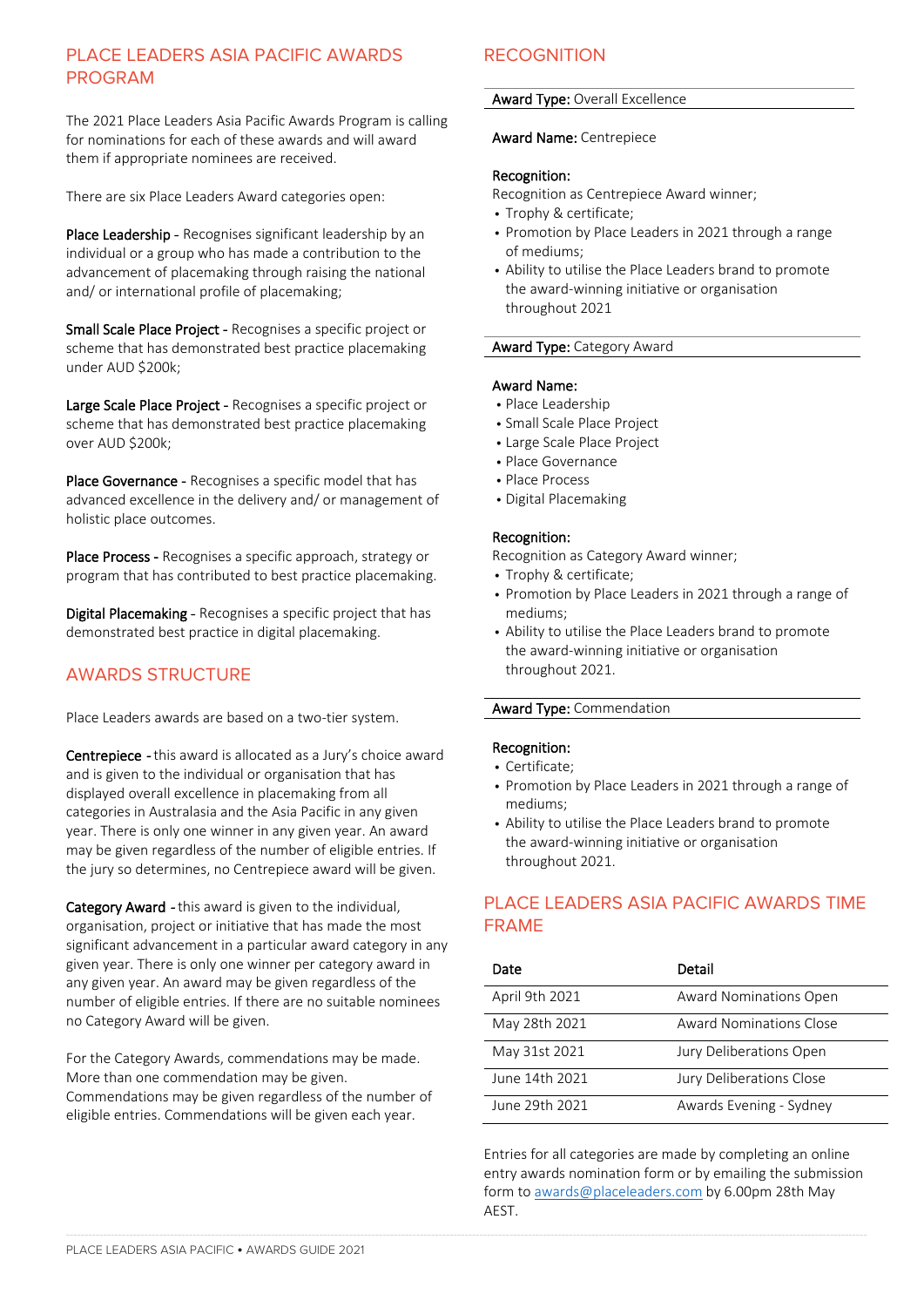## JUDGING PROCESS AND CRITERIA

The Jury will consider each nomination against the criteria listed below. It is essential that your nomination addresses the criteria for the award category you have selected.

The criteria for each award are detailed below:

#### Award: Place Leadership

Detail: Recognises significant leadership by an individual or a group who has made a contribution to the advancement of placemaking through raising the national and/ or international profile of placemaking.

#### Criteria:

- Vision Inspiring others to action through exemplary leadership and vision.
- Advocacy Advancing the awareness and value of placemaking within the community through professional service provision, publication, community engagement, education and/ or research.
- Impact Influencing positive change in the cultural, academic and/ or industry uptake of place making.

#### Award: Place Governance

Detail: Recognises a specific model that has advanced excellence in the delivery and/ or management of holistic place outcomes.

#### Criteria:

- Vision Inspiring others to action through exemplary leadership and vision.
- Integrated Decision Making The outcome displays high levels of collaboration and fostered new partnerships amongst stakeholders towards a co-ordinated shared vision of implementation.
- Inclusiveness A diverse range of stakeholders were involved.
- Innovation New and original ways of thinking and doing were applied.
- Resilience The outcome displays strategies and mechanisms that support resilience to change.

#### Award: Small Scale Place Project

Detail: Recognises a specific project or scheme that has demonstrated best practice placemaking under AUD \$200K.

#### Award: Large Scale Place Project

Detail: Recognises a specific project or scheme that has demonstrated best practice placemaking over AUD \$200K;

#### Criteria:

- Sense of Place The project displays a sensitivity to the authenticity and local narrative of place.
- Systemic The project displays a structured holistic approach to placemaking.
- Agility The project displays an adaptability, flexibility and openness to change in response to diverse stakeholder needs and interests.
- Innovation New and original ways of thinking and doing were applied.
- Value The project demonstrates clear value for people and community by addressing inclusive and equitable social, environmental and economic outcomes.

#### Award: Place Process

Detail: Recognises a specific approach, strategy or program that has contributed to best practice placemaking.

#### Criteria:

- Sense of Place The initiative displays a sensitivity to the authenticity and local narrative of place.
- Integrated Decision Making The initiative displays high levels of collaboration and fostered new partnerships amongst people and organisations into a co-ordinated shared vision of implementation.
- Agility The initiative displays an adaptability, flexibility and openness to change in response to community, public and/or private needs and interests.
- Innovation New and original ways of thinking and doing were applied.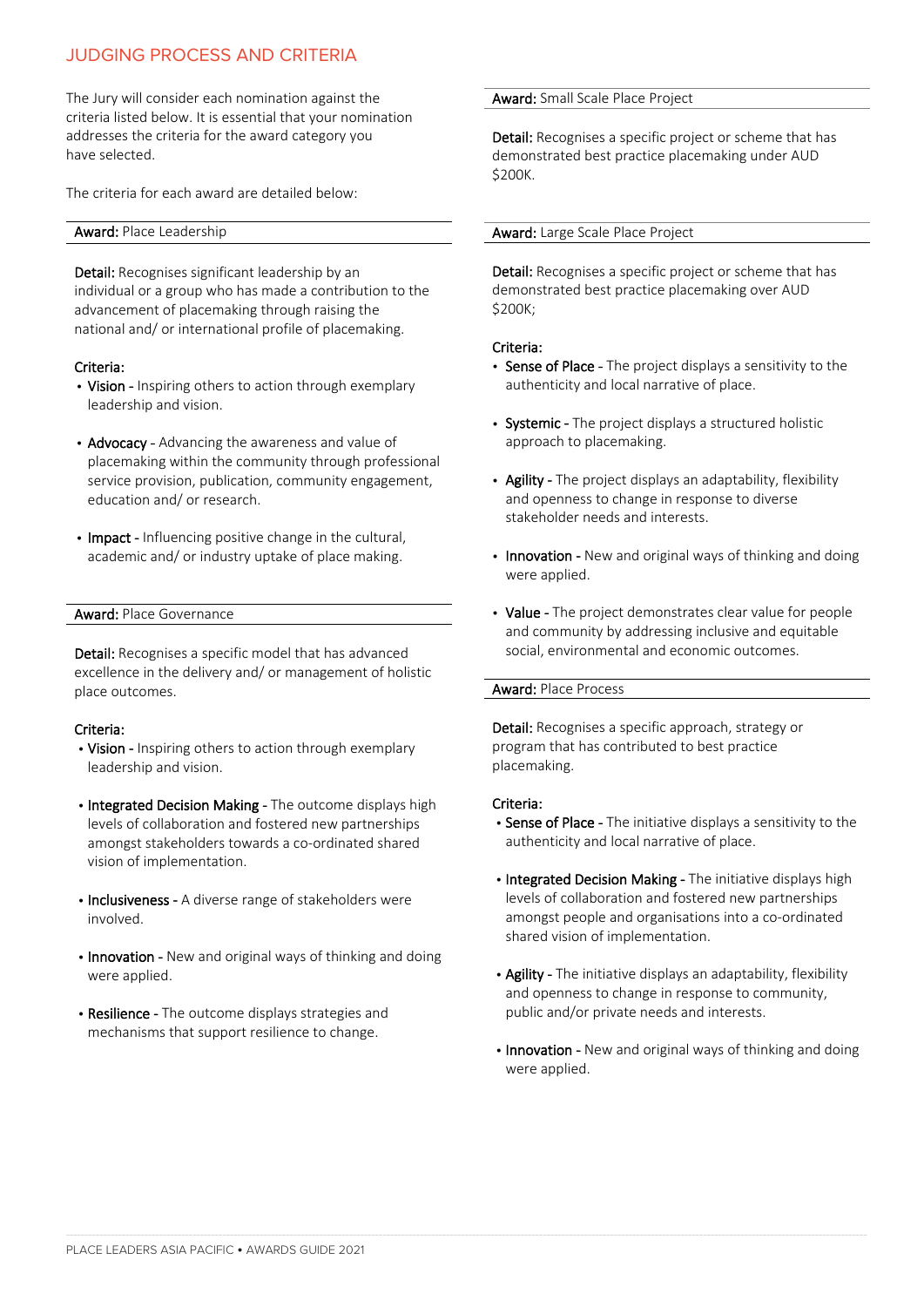## JUDGING PROCESS AND CRITERIA (CONT.)

#### Award: Digital Placemaking

#### Detail:

Recognises a specific project that has demonstrated best practice digital placemaking in a public or publicly accessible private precinct. Projects will be predominantly digital or technology-based and will be able to demonstrate a significant enhancement to visitors' and/or communities' experience in place.

#### Criteria:

- Impact Influencing positive change in the cultural, academic and/ or industry uptake of digital placemaking.
- Innovation New and original ways of thinking and doing were applied.
- Resilience The outcome displays strategies and mechanisms that support resilience to change.
- Sense of Place The initiative displays a sensitivity to the authenticity and local narrative of place.
- Integrated The outcome displays an integrated approach between the aesthetic design and demonstrated function.

The Place Leaders Asia Pacific Awards Jury will reach their decision by consensus. The deliberations of the Jury will include:

- Consideration of the nomination against the award criteria.
- Development of a shortlist for each category based on information submitted through each nomination.
- For those who are shortlisted, the Jury may speak with at least one of the named referees, asking a set of which elicit further information about the merit of the nomination.
- Write up of the Jury findings, which will be announced at the Place Leaders Awards Evening and published on the Place Leaders website in July 2021.

## ELIGIBLE ENTRANTS

All individuals and organisations interested and involved in placemaking are eligible to enter the Place leaders Asia Pacific Awards Program.

There is no restriction on the number of entries that can be submitted.

Separate nomination forms must be completed for each project or initiative, however entrants can choose to lodge each project or initiative in multiple categories on the one nomination form.

All nominees will be considered for the 2021 Asia Pacific Awards, subject to meeting the criteria. Members of Place Leaders Asia Pacific are able to register according to membership benefits, whilst non-members will pay an AUD \$590 (+gst) non-refundable registration fee per nomination. This nomination fee includes one complimentary awards evening dinner pass.

In some special circumstances the nomination fee may be waived, please contact Place Leaders for further information. Waiving of the nomination fee is at the discretion of the Chief Executive Officer of Place Leaders.

## ELIGIBLE INITIATIVES

Initiatives submitted should be at practical completion prior to entering. The initiative should provide a clear evidence basis of the success using qualitative and quantitative data. The entry should not have been submitted to the Place Leaders awards in a prior year. Place Leaders has the sole discretion to refuse an entry or remove it from consideration for an award if Place Leaders is of the opinion that the entry:

- Does not comply with these guidelines
- Is not consistent with the nature and spirit of the awards or is inappropriate, offensive, indecent or illegal
- Breaches or is likely to breach copyright

## CONFIDENTIAL INFORMATION

No confidential information should be submitted with your nomination as all information, except for contact information and referee information may be made available through the Place Leaders website within 48 hours of submitting your application.

## EDITING YOUR NOMINATION

-----------------------------------------------------------------------------------------------------------------------------------------------------------------------------------------------------------------------

Once you have submitted your nomination you are no longer able to edit it so please check your documentation carefully prior to submission. In the event that a significant error has been made please contact the Chief Executive Officer of Place Leaders and they will use their discretion as to whether an edit can be made.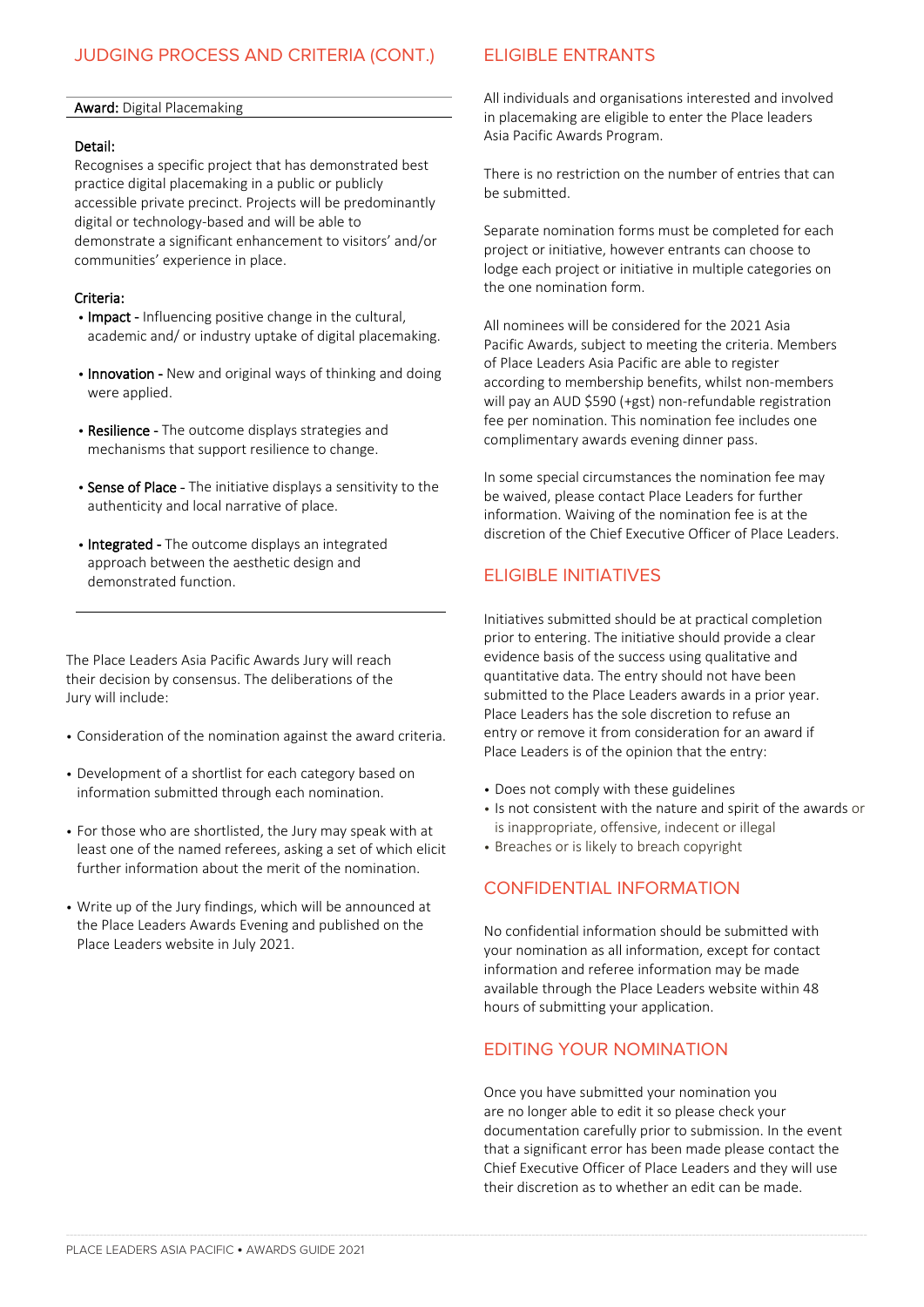## COPYRIGHT

By entering the awards, you agree that Place Leaders Asia Pacific will publish your nomination on the Place Leaders website.

You will also agree that Place Leaders Asia Pacific may reproduce, exhibit, publish, and/or communicate the material and information you give about your nomination and adapt or use your nomination and any portion of it, or give permission to others to do so, in different ways or contexts that Place Leaders sees fit for the purposes of the Awards for as long as required.

For this purpose, your nomination includes all words, images and other materials (including models, film and video) whether in digital, printed or 3D format, you submit online or give to Place Leaders in connection with your entry.

Place Leaders requires that either:

• You personally, or your organisation own(s) all copyright and you authorise the use them as needed for the Awards, by way of non-exclusive license - including for publicity; OR

• You promise that you personally have, or your organisation has, the authority of each and every owner of the copyright to authorise and you do authorise Place Leaders to use them as needed for the Awards, including for publicity.

## WITHDRAWING YOUR NOMINATION

At any time in the application or assessment process you may withdraw your nomination. Please contact Place Leaders if you wish to withdraw your nomination. In the event that you have paid a nomination fee, this is non-refundable.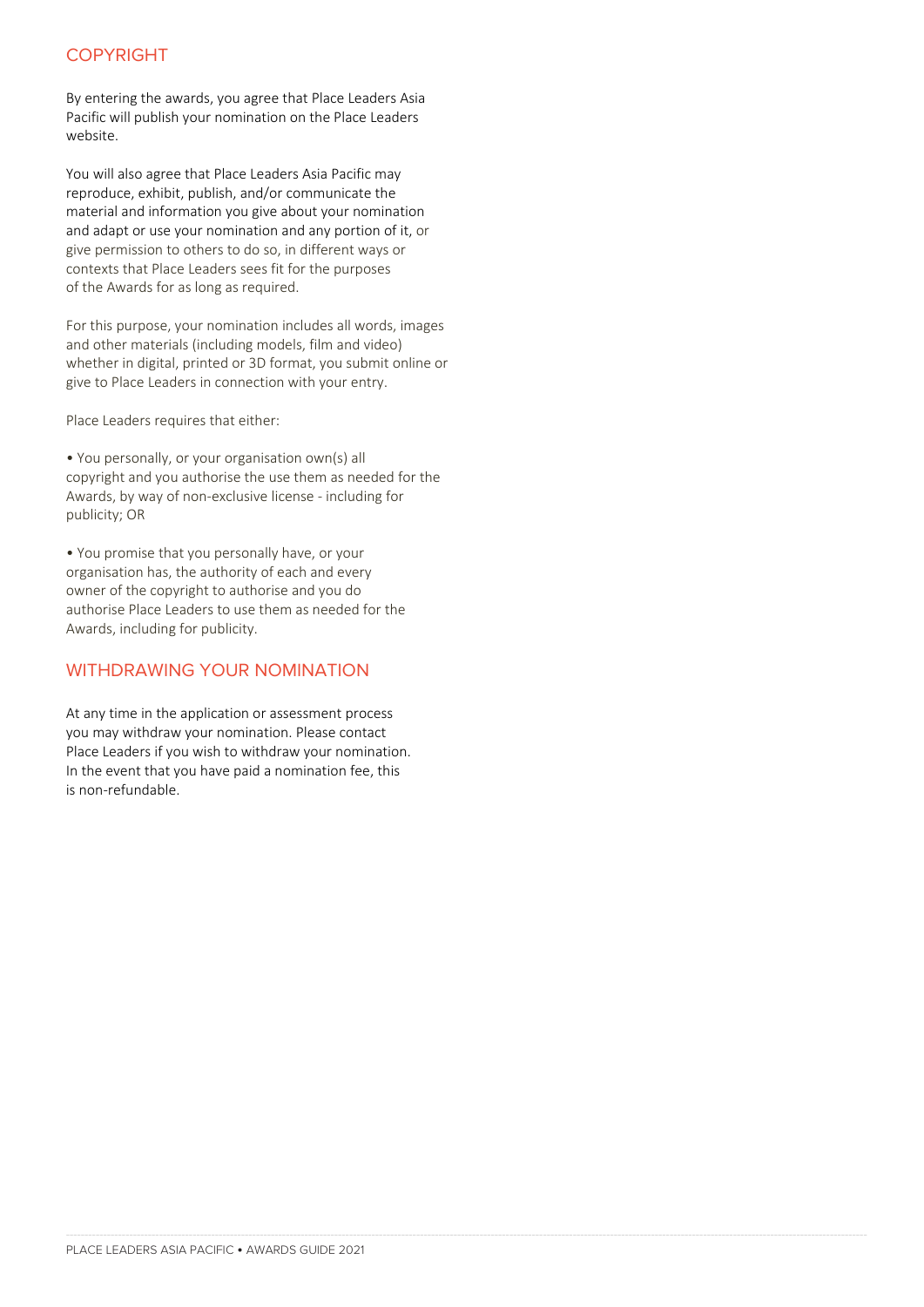## 2021 PLACE LEADERS AWARDS NOMINATION FORM

Awards Nomination Closing Date, Friday May 28th 2021 at 6 pm AEST

| <b>Contact Details</b>                 |                                                                                         |               |                  |  |                           |
|----------------------------------------|-----------------------------------------------------------------------------------------|---------------|------------------|--|---------------------------|
|                                        |                                                                                         |               |                  |  |                           |
|                                        |                                                                                         |               |                  |  |                           |
|                                        |                                                                                         |               |                  |  |                           |
|                                        |                                                                                         |               |                  |  |                           |
|                                        |                                                                                         |               |                  |  |                           |
| <b>Project Details</b>                 |                                                                                         |               |                  |  |                           |
|                                        | Name of the project, initiative or Individual nominated:                                |               |                  |  |                           |
|                                        |                                                                                         |               |                  |  |                           |
|                                        |                                                                                         |               |                  |  |                           |
|                                        | Location of the project or initiative. If no location exists, please include web links: |               |                  |  |                           |
|                                        |                                                                                         |               |                  |  |                           |
|                                        |                                                                                         |               |                  |  |                           |
| <b>Submission Details</b>              |                                                                                         |               |                  |  |                           |
| Please add at least one category below |                                                                                         |               |                  |  |                           |
|                                        |                                                                                         |               |                  |  |                           |
|                                        | Place Leadership                                                                        |               | Place Governance |  | Small Scale Place Project |
|                                        | Large Scale Place Project                                                               | Place Process |                  |  | Digital Placemaking       |
|                                        |                                                                                         |               |                  |  |                           |

In 100 words or less, please provide a brief summary of the nomination: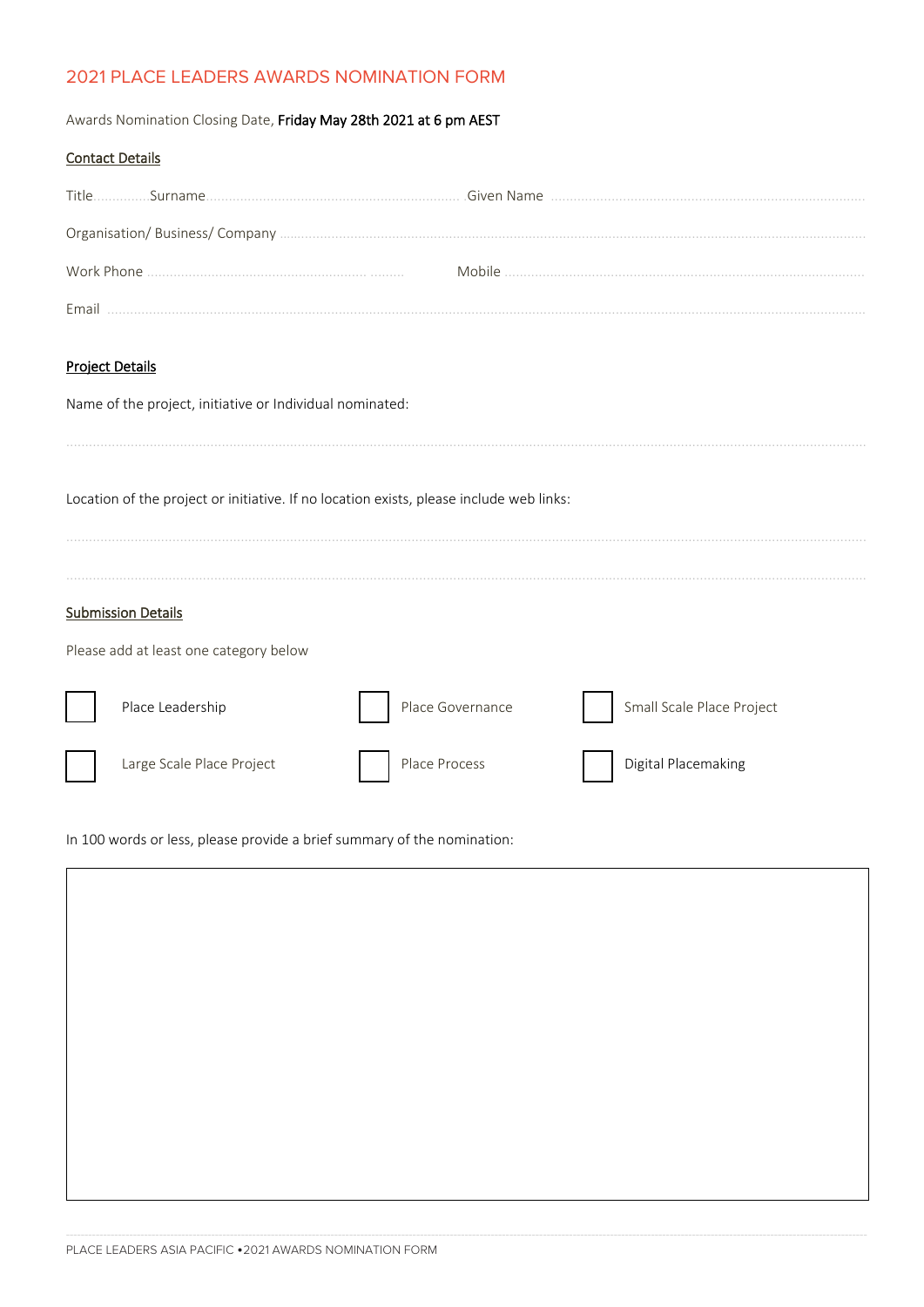2. In 500 words or less, please describe why the project or initiative was undertaken and what was the driving force behind its conception? Was it internally funded, commissioned, self-initiated or influenced by community? Wherever possible, please provide data to support.

3. In 500 words or less, please provide a more detailed description of the nomination.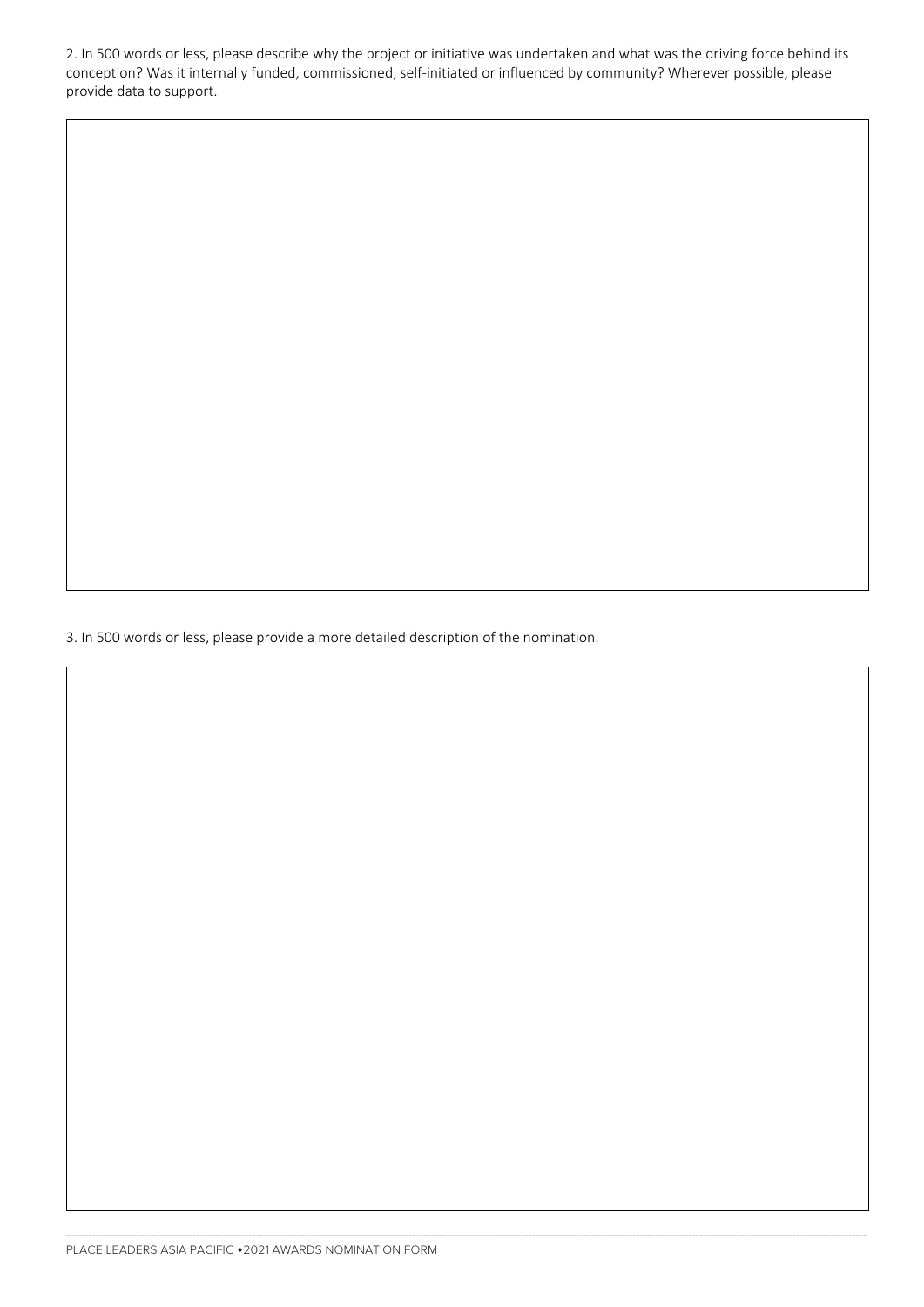4. In 500 words or less, please describe how the project or initiative was delivered and what were the key elements to its success. In the case of the individual or group, what were the leadership qualities that led to broader outcomes? Please consider the criteria of each of your nominated categories in response.

5. In 500 words or less, please provide details of who was involved in the project or initiative and how stakeholders, partnerships or the community informed the project or initiative. In the case of the individual or group nominated, what connections did they have to industry, community, academia or the public?